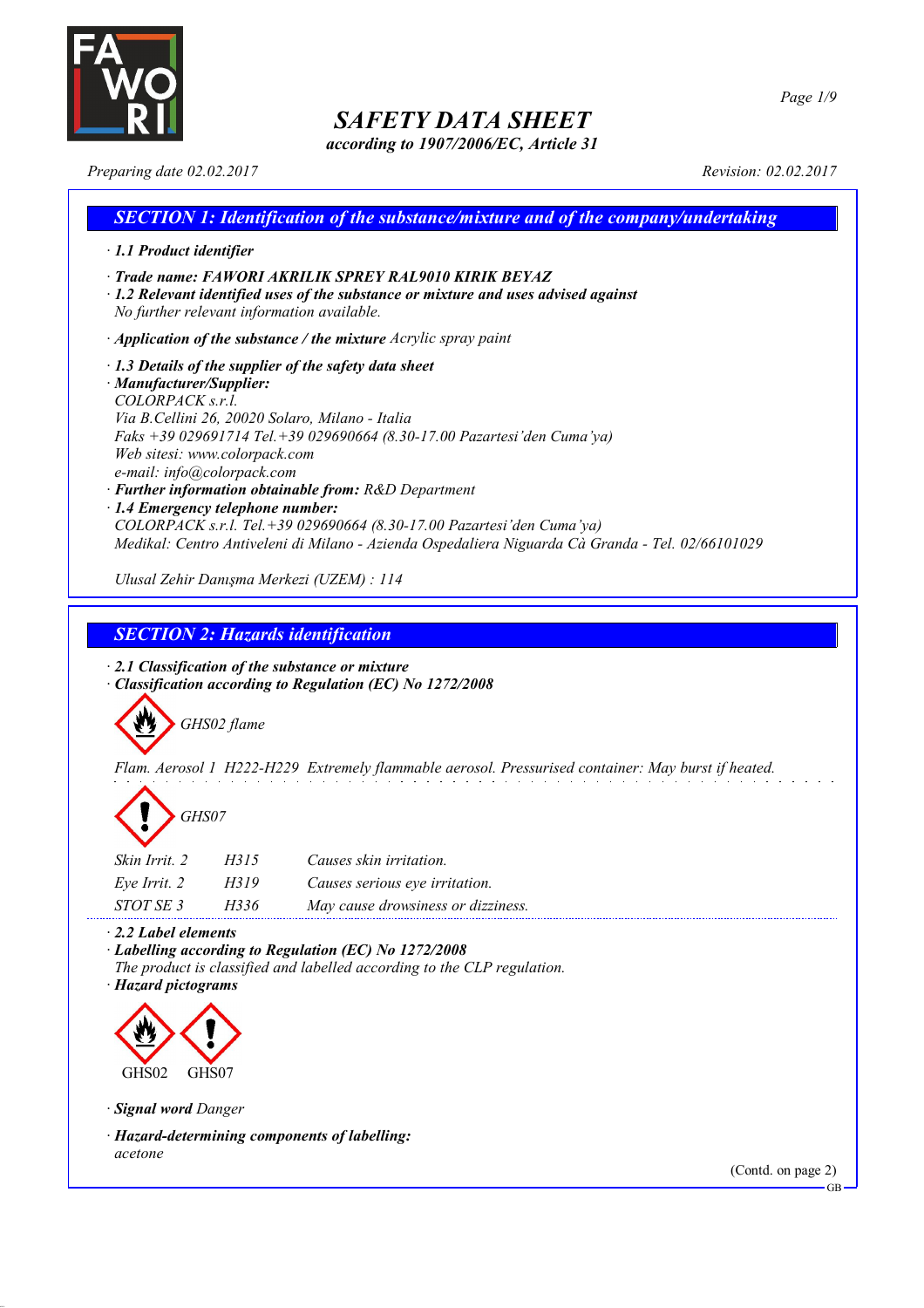*according to 1907/2006/EC, Article 31*

*Preparing date 02.02.2017 Revision: 02.02.2017*

*· Hazard statements*

### *Trade name: FAWORI AKRILIK SPREY RAL9010 KIRIK BEYAZ*

(Contd. of page 1)

|                            | H222-H229 Extremely flammable aerosol. Pressurised container: May burst if heated.                    |
|----------------------------|-------------------------------------------------------------------------------------------------------|
| H315                       | Causes skin irritation.                                                                               |
| H319                       | Causes serious eye irritation.                                                                        |
| H336                       | May cause drowsiness or dizziness.                                                                    |
| · Precautionary statements |                                                                                                       |
| <i>P101</i>                | If medical advice is needed, have product container or label at hand.                                 |
| <i>P102</i>                | Keep out of reach of children.                                                                        |
| <i>P103</i>                | Read label before use.                                                                                |
| <i>P210</i>                | Keep away from heat/sparks/open flames/hot surfaces. - No smoking.                                    |
| <i>P251</i>                | Pressurized container: Do not pierce or burn, even after use.                                         |
|                            | P305+P351+P338 IF IN EYES: Rinse cautiously with water for several minutes. Remove contact lenses, if |
|                            | present and easy to do. Continue rinsing.                                                             |
| <i>P405</i>                | Store locked up.                                                                                      |
| $P410 + P412$              | Protect from sunlight. Do not expose to temperatures exceeding $50 \degree C/122 \degree F$ .         |
| <i>P501</i>                | Dispose of contents/container in accordance with local/regional/national/international                |
|                            | regulations.                                                                                          |
| · Additional information:  |                                                                                                       |
|                            |                                                                                                       |

Pressurized container: protect from sunlight and do not expose to temperatures exceeding 50°C. Do not pierce or *burn, even after use.*

Do not spray on a naked flame or any incandescent material. Keep away from sources of ignition - No smoking. *· 2.3 Other hazards*

- *· Results of PBT and vPvB assessment*
- *· PBT: Not applicable.*
- *· vPvB: Not applicable.*

## *SECTION 3: Composition/information on ingredients*

- *· 3.2 Chemical characterisation: Mixtures*
- *· Description:*

| Dangerous components: |                                                                                                                                                                                                  |              |  |
|-----------------------|--------------------------------------------------------------------------------------------------------------------------------------------------------------------------------------------------|--------------|--|
|                       | cosolvent                                                                                                                                                                                        | $< 2.5\%$    |  |
|                       | Acute Tox. 4, H302; Acute Tox. 4, H312; Acute Tox. 4, H332; Skin Irrit. 2,<br>H315; Eye Irrit. 2, H319                                                                                           |              |  |
| $CAS: 67-64-1$        | acetone                                                                                                                                                                                          | $25 - 50\%$  |  |
|                       | EINECS: 200-662-2 $\otimes$ Flam. Liq. 2, H225; $\otimes$ Eye Irrit. 2, H319; STOT SE 3, H336                                                                                                    |              |  |
| $CAS: 68476-40-4$     | Hydrocarbons, C3-4                                                                                                                                                                               | $25 - 50\%$  |  |
|                       | EINECS: 270-681-9 & Flam. Gas 1, H220; Press. Gas C, H280                                                                                                                                        |              |  |
| $CAS: 1330-20-7$      | Xylol, Isomerengemisch (wenn Flammpunkt<21 $^{\circ}$ C)                                                                                                                                         | $10 - 25\%$  |  |
|                       | Elam. Liq. 2, H225; $\Diamond$ Acute Tox. 4, H312; Acute Tox. 4, H332; Skin Irrit.<br>2. H315                                                                                                    |              |  |
| $CAS: 123-86-4$       | n-butyl acetate                                                                                                                                                                                  | $2.5 - 10\%$ |  |
|                       | EINECS: 204-658-1 & Flam. Liq. 3, H226; STOT SE 3, H336                                                                                                                                          |              |  |
| $CAS: 110-82-7$       | cyclohexane                                                                                                                                                                                      | $< 2.5\%$    |  |
|                       | EINECS: 203-806-2 $\otimes$ Flam. Liq. 2, H225; $\otimes$ Asp. Tox. 1, H304; $\otimes$ Aquatic Acute 1, H400;<br>Aquatic Chronic 1, H410; $\langle \rangle$ Skin Irrit. 2, H315; STOT SE 3, H336 |              |  |
|                       | $\cdot$ <b>Additional information:</b> For the wording of the listed risk phrases refer to section 16.                                                                                           |              |  |

(Contd. on page 3)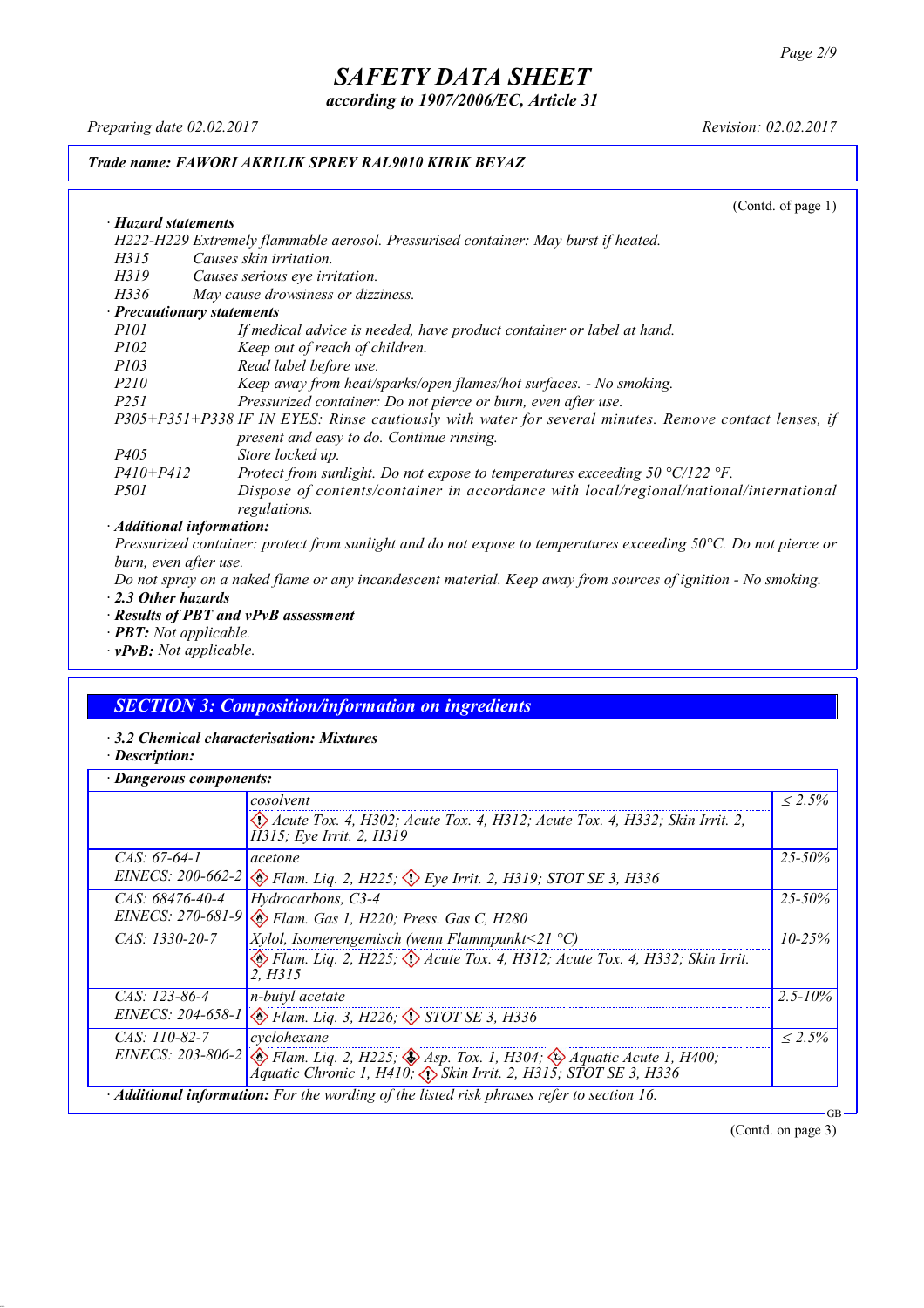*according to 1907/2006/EC, Article 31*

*Preparing date 02.02.2017 Revision: 02.02.2017*

#### *Trade name: FAWORI AKRILIK SPREY RAL9010 KIRIK BEYAZ*

(Contd. of page 2)

#### *SECTION 4: First aid measures*

*· 4.1 Description of first aid measures*

*· General information:*

Symptoms of poisoning may even occur after several hours; therefore medical observation for at least 48 hours *after the accident.*

*· After inhalation:*

*Supply fresh air. If required, provide artificial respiration. Keep patient warm. Consult doctor if symptoms persist.*

*In case of unconsciousness place patient stably in side position for transportation.*

- *· After skin contact: Immediately rinse with water.*
- *· After eye contact:*

*Rinse opened eye for several minutes under running water. If symptoms persist, consult a doctor.*

*· After swallowing: If symptoms persist consult doctor.*

*· 4.2 Most important symptoms and effects, both acute and delayed No further relevant information available.*

*· 4.3 Indication of any immediate medical attention and special treatment needed*

*No further relevant information available.*

### *SECTION 5: Firefighting measures*

- *· 5.1 Extinguishing media*
- *· Suitable extinguishing agents: CO2, sand, extinguishing powder. Do not use water.*
- *· For safety reasons unsuitable extinguishing agents: Water with full jet*
- *· 5.2 Special hazards arising from the substance or mixture No further relevant information available.*
- *· 5.3 Advice for firefighters*
- *· Protective equipment: Mouth respiratory protective device.*

### *SECTION 6: Accidental release measures*

*· 6.1 Personal precautions, protective equipment and emergency procedures Wear protective equipment. Keep unprotected persons away.*

*· 6.2 Environmental precautions: Do not allow to enter sewers/ surface or ground water.*

*· 6.3 Methods and material for containment and cleaning up:*

*Dispose contaminated material as waste according to item 13. Ensure adequate ventilation.*

*Do not flush with water or aqueous cleansing agents*

- *· 6.4 Reference to other sections*
- *See Section 7 for information on safe handling.*

*See Section 8 for information on personal protection equipment.*

*See Section 13 for disposal information.*

### *SECTION 7: Handling and storage*

*· 7.1 Precautions for safe handling*

*Ensure good ventilation/exhaustion at the workplace.*

*Open and handle receptacle with care.*

*· Information about fire - and explosion protection: Keep ignition sources away - Do not smoke.*

*Protect against electrostatic charges.*

(Contd. on page 4)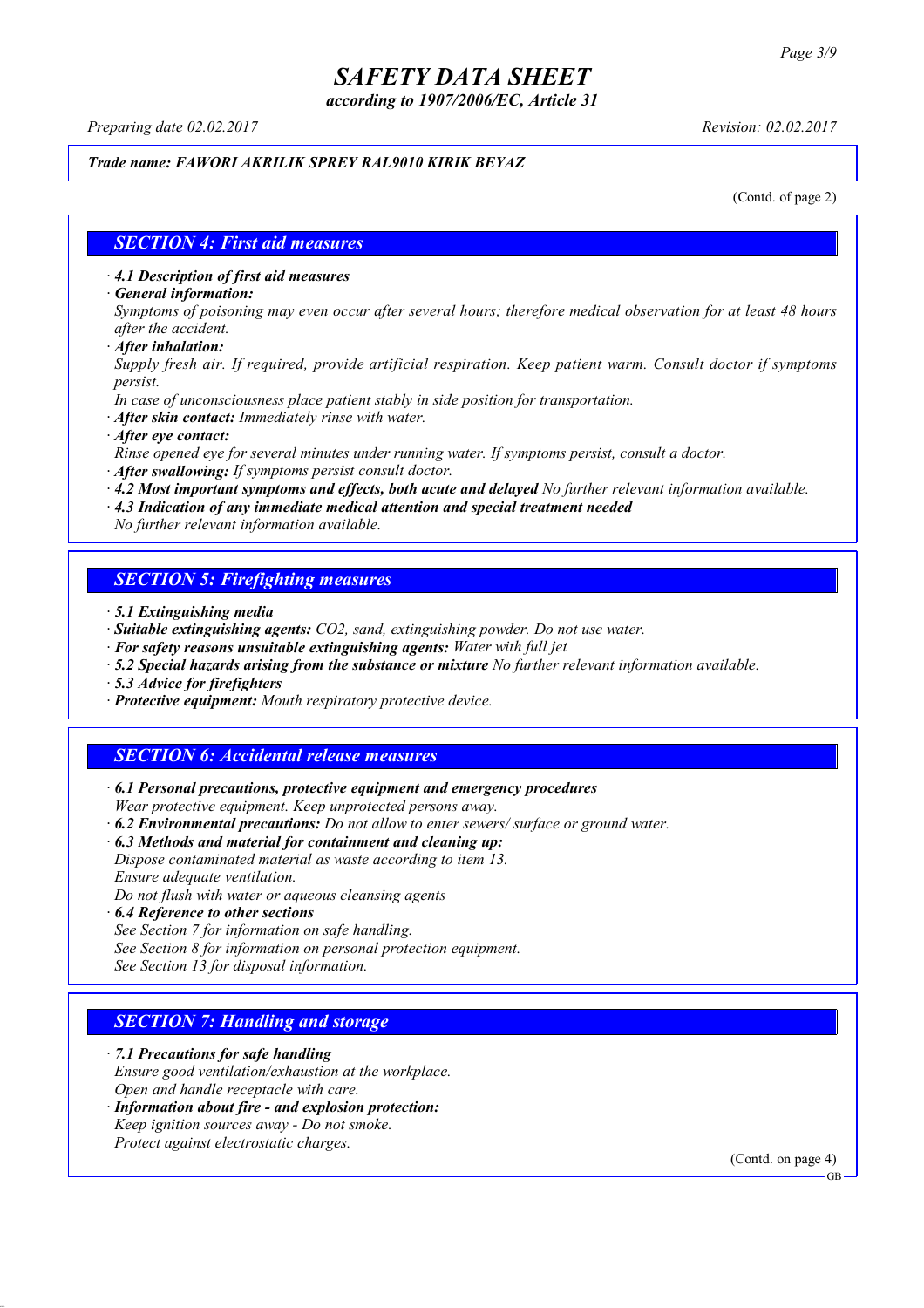*according to 1907/2006/EC, Article 31*

*Preparing date 02.02.2017 Revision: 02.02.2017*

### *Trade name: FAWORI AKRILIK SPREY RAL9010 KIRIK BEYAZ*

(Contd. of page 3) *Pressurised container: protect from sunlight and do not expose to temperatures exceeding 50 °C, i.e. electric lights. Do not pierce or burn, even after use. Do not spray onto a naked flame or any incandescent material.*

- *· 7.2 Conditions for safe storage, including any incompatibilities · Storage:*
- *· Requirements to be met by storerooms and receptacles: Store in a cool location. Observe official regulations on storing packagings with pressurised containers.*
- *· Information about storage in one common storage facility: Not required. · Further information about storage conditions: Keep container tightly sealed. Do not seal receptacle gas tight. Store in cool, dry conditions in well sealed receptacles. Protect from heat and direct sunlight.*

*· 7.3 Specific end use(s) No further relevant information available.*

### *SECTION 8: Exposure controls/personal protection*

*· Additional information about design of technical facilities: No further data; see item 7.*

| $\cdot$ 8.1 Control parameters                                                         |
|----------------------------------------------------------------------------------------|
| · Ingredients with limit values that require monitoring at the workplace:              |
| $67-64-1$ acetone                                                                      |
| WEL Short-term value: $3620$ mg/m <sup>3</sup> , 1500 ppm                              |
| Long-term value: $1210$ mg/m <sup>3</sup> , 500 ppm                                    |
| 1330-20-7 Xylol, Isomerengemisch (wenn Flammpunkt<21 $^{\circ}$ C)                     |
| WEL Short-term value: $441$ mg/m <sup>3</sup> , 100 ppm                                |
| Long-term value: 220 mg/m <sup>3</sup> , 50 ppm                                        |
| Sk, BMGV                                                                               |
| 123-86-4 n-butyl acetate                                                               |
| WEL Short-term value: 966 mg/m <sup>3</sup> , 200 ppm                                  |
| Long-term value: $724$ mg/m <sup>3</sup> , 150 ppm                                     |
| 111-76-2 2-Butoxyethanol                                                               |
| WEL Short-term value: 246 mg/m <sup>3</sup> , 50 ppm                                   |
| Long-term value: $123$ mg/m <sup>3</sup> , 25 ppm                                      |
| Sk. BMGV                                                                               |
| · Ingredients with biological limit values:                                            |
| 1330-20-7 Xylol, Isomerengemisch (wenn Flammpunkt<21 $^{\circ}$ C)                     |
| $BMGV$ 650 mmol/mol creatinine                                                         |
| Medium: urine                                                                          |
| Sampling time: post shift                                                              |
| Parameter: methyl hippuric acid                                                        |
| 111-76-2 2-Butoxyethanol                                                               |
| $BMGV$ 240 mmol/mol creatinine                                                         |
| Medium: urine                                                                          |
| Sampling time: post shift                                                              |
| Parameter: butoxyacetic acid                                                           |
| · <b>Additional information:</b> The lists valid during the making were used as basis. |
| (Contd. on page 5)                                                                     |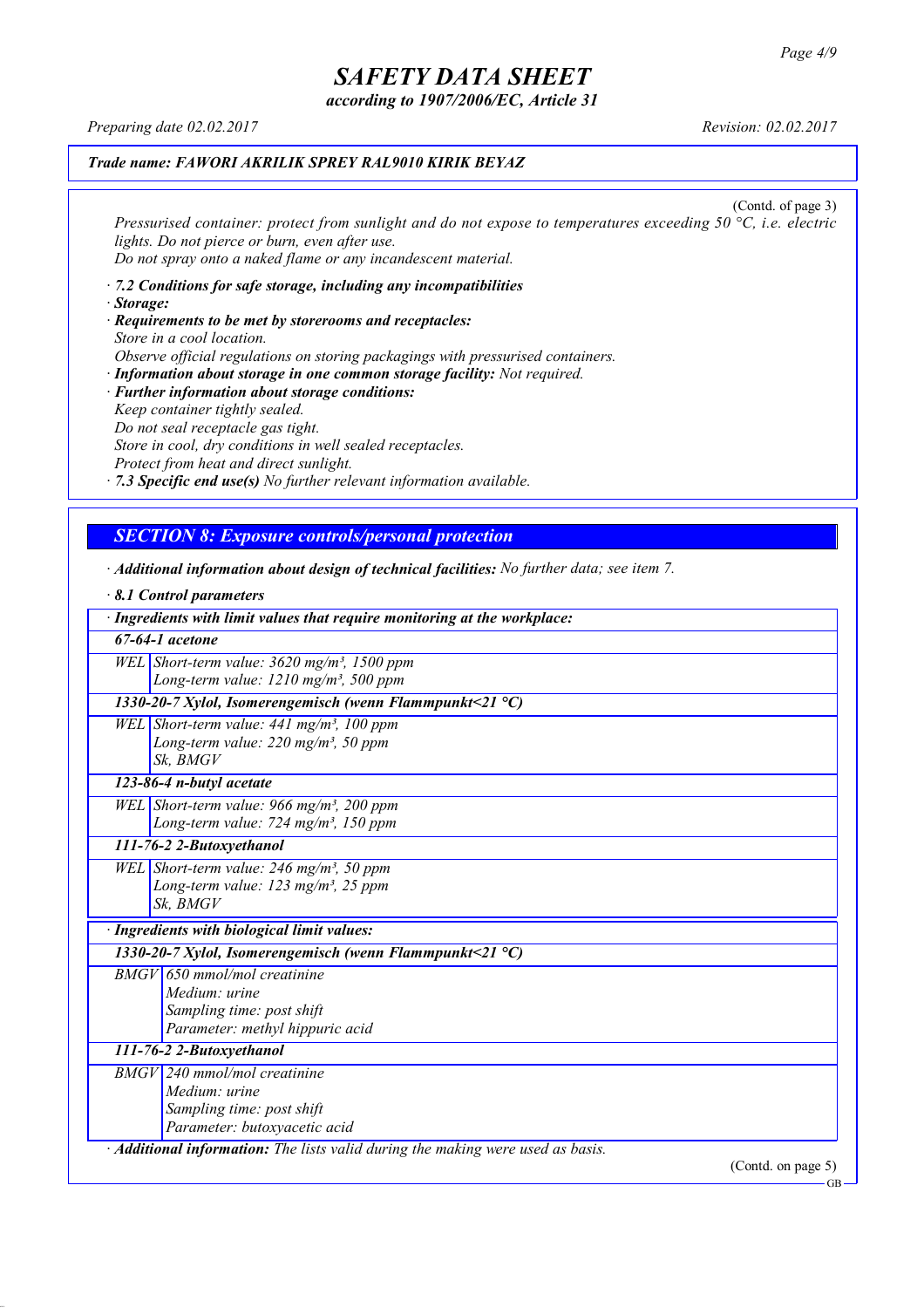*according to 1907/2006/EC, Article 31*

*Preparing date 02.02.2017 Revision: 02.02.2017*

#### *Trade name: FAWORI AKRILIK SPREY RAL9010 KIRIK BEYAZ*

(Contd. of page 4)

*· 8.2 Exposure controls*

- *· Personal protective equipment:*
- *· General protective and hygienic measures:*

*Keep away from foodstuffs, beverages and feed. Immediately remove all soiled and contaminated clothing Wash hands before breaks and at the end of work. Avoid contact with the eyes.*

*Avoid contact with the eyes and skin.*

#### *· Respiratory protection:*

In case of brief exposure or low pollution use respiratory filter device. In case of intensive or longer exposure use *self-contained respiratory protective device.*

*· Protection of hands:*



*Protective gloves*

*The glove material has to be impermeable and resistant to the product/ the substance/ the preparation.* Due to missing tests no recommendation to the glove material can be given for the product/ the preparation/ the *chemical mixture.*

Selection of the glove material on consideration of the penetration times, rates of diffusion and the degradation *· Material of gloves*

The selection of the suitable gloves does not only depend on the material, but also on further marks of quality and *varies from manufacturer to manufacturer. As the product is a preparation of several substances, the resistance* of the glove material can not be calculated in advance and has therefore to be checked prior to the application.

*· Penetration time of glove material*

The exact break trough time has to be found out by the manufacturer of the protective gloves and has to be *observed.*

*· Eye protection:*



*Tightly sealed goggles*

| $\cdot$ 9.1 Information on basic physical and chemical properties<br><b>General Information</b> |                                    |  |
|-------------------------------------------------------------------------------------------------|------------------------------------|--|
| $\cdot$ Appearance:<br>Form:                                                                    | Aerosol                            |  |
| Colour:                                                                                         | According to product specification |  |
| $\cdot$ Odour:                                                                                  | Characteristic                     |  |
| $\cdot$ Change in condition<br><b>Boiling point/Boiling range:</b>                              | Not applicable, as aerosol.        |  |
| · Flash point:                                                                                  | $\leq 0$ °C                        |  |
| · Ignition temperature:                                                                         | $>$ 400 °C                         |  |
| · Danger of explosion:                                                                          | Not determined.                    |  |
| · Explosion limits:                                                                             |                                    |  |
| Lower:                                                                                          | 1.8 Vol $\%$                       |  |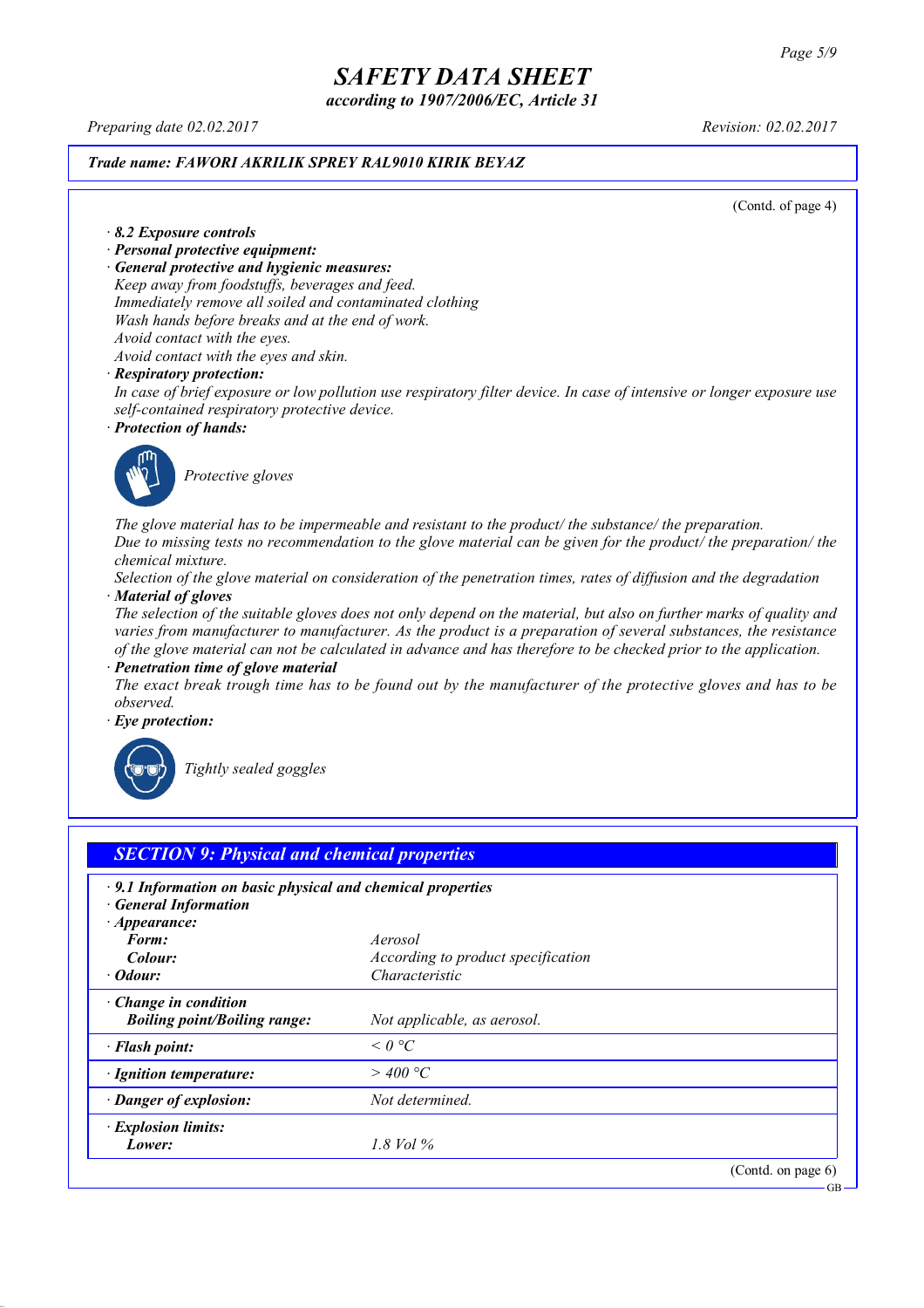*according to 1907/2006/EC, Article 31*

*Preparing date 02.02.2017 Revision: 02.02.2017*

#### *Trade name: FAWORI AKRILIK SPREY RAL9010 KIRIK BEYAZ*

|                                                                   |                                                             | (Contd. of page 5) |
|-------------------------------------------------------------------|-------------------------------------------------------------|--------------------|
| Upper:                                                            | 9.5 Vol $\%$                                                |                    |
| $\cdot$ Vapour pressure at 20 °C:                                 | $4.5\,bar$                                                  |                    |
| $\cdot$ Density at 20 °C:<br>$\cdot$ Vapour density at 20 °C      | $0.95$ g/cm <sup>3</sup><br>$>l$ g/cm <sup>3</sup> (hava=1) |                    |
| $\cdot$ Solubility in / Miscibility with<br>water:                | Partly miscible.                                            |                    |
| · Partition coefficient (n-octanol/water): Not determined.        |                                                             |                    |
| $\cdot$ <i>Viscosity:</i><br>Kinematic:                           | Not determined.                                             |                    |
| · Solvent content:<br>$VOC$ (EC)<br>$\cdot$ 9.2 Other information | $600$ g/l<br>No further relevant information available.     |                    |

### *SECTION 10: Stability and reactivity*

*· 10.1 Reactivity*

- *· 10.2 Chemical stability*
- *· Thermal decomposition / conditions to be avoided: No decomposition if used according to specifications.*
- *· 10.3 Possibility of hazardous reactions No dangerous reactions known.*
- *· 10.4 Conditions to avoid No further relevant information available.*
- *· 10.5 Incompatible materials: No further relevant information available.*
- *· 10.6 Hazardous decomposition products: No dangerous decomposition products known.*

### *SECTION 11: Toxicological information*

*· 11.1 Information on toxicological effects*

*· Acute toxicity:*

*· LD/LC50 values relevant for classification:*

*110-82-7 cyclohexane*

*Oral LD50 12705 mg/kg (rat)*

- *· Primary irritant effect:*
- *· on the skin: No irritant effect.*
- *· on the eye: Irritating effect.*
- *· Sensitisation: No sensitising effects known.*
- *· Additional toxicological information:*

*The product shows the following dangers according to the calculation method of the General EU Classification Guidelines for Preparations as issued in the latest version:*

*Harmful*

*Irritant*

### *SECTION 12: Ecological information*

*· 12.1 Toxicity*

- *· Aquatic toxicity: No further relevant information available.*
- *· 12.2 Persistence and degradability No further relevant information available.*
- *· 12.3 Bioaccumulative potential No further relevant information available.*

(Contd. on page 7)

**GB**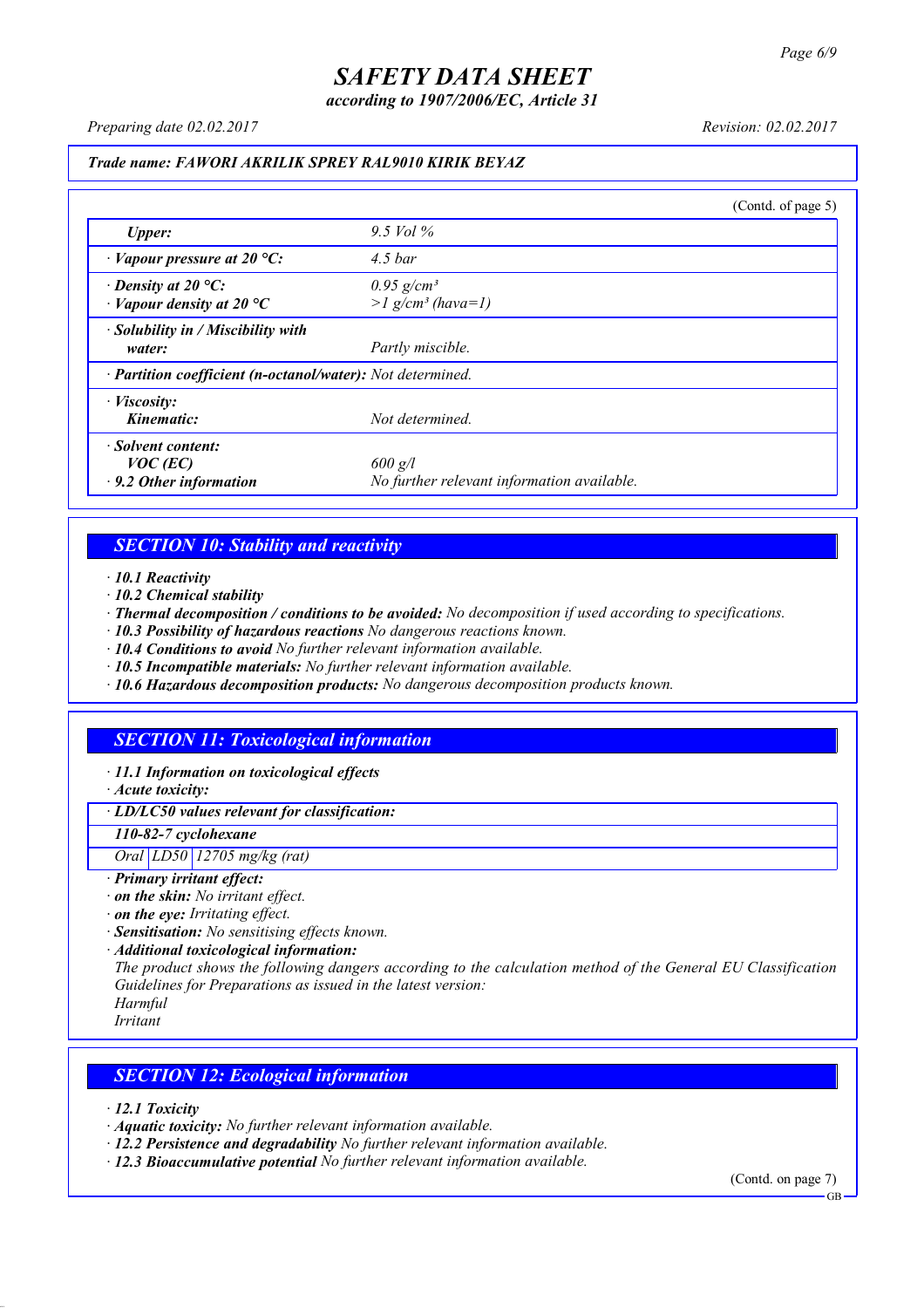*according to 1907/2006/EC, Article 31*

*Preparing date 02.02.2017 Revision: 02.02.2017*

### *Trade name: FAWORI AKRILIK SPREY RAL9010 KIRIK BEYAZ*

(Contd. of page 6)

*· 12.4 Mobility in soil No further relevant information available.*

*· Additional ecological information:*

*· General notes:*

*Water hazard class 1 (German Regulation) (Self-assessment): slightly hazardous for water*

Do not allow undiluted product or large quantities of it to reach ground water, water course or sewage system.

### *· 12.5 Results of PBT and vPvB assessment*

*· PBT: Not applicable.*

*· vPvB: Not applicable.*

*· 12.6 Other adverse effects No further relevant information available.*

#### *SECTION 13: Disposal considerations*

*· 13.1 Waste treatment methods*

*· Recommendation*

*Must not be disposed together with household garbage. Do not allow product to reach sewage system.*

*· Uncleaned packaging:*

*· Recommendation: Disposal must be made according to official regulations.*

| <b>SECTION 14: Transport information</b>               |                     |                    |
|--------------------------------------------------------|---------------------|--------------------|
| $\cdot$ 14.1 UN-Number<br>ADR, IMDG, IATA              | UN1950              |                    |
|                                                        |                     |                    |
| $\cdot$ 14.2 UN proper shipping name<br>$·$ <i>ADR</i> | 1950 AEROSOLS       |                    |
| $\cdot$ IMDG                                           | <b>AEROSOLS</b>     |                    |
| $\cdot$ IATA                                           | AEROSOLS, flammable |                    |
|                                                        |                     |                    |
| $\cdot$ 14.3 Transport hazard class(es)                |                     |                    |
| $·$ <i>ADR</i>                                         |                     |                    |
|                                                        |                     |                    |
| $\cdot$ Class                                          | 2 5F Gases.         |                    |
| $\cdot$ Label                                          | 2.1                 |                    |
| $\cdot$ IMDG, IATA                                     |                     |                    |
|                                                        |                     |                    |
| · Class                                                | 2.1                 |                    |
| $\cdot$ Label                                          | 2.1                 |                    |
| · 14.4 Packing group                                   |                     |                    |
| ADR, IMDG, IATA                                        | Void                |                    |
| · 14.5 Environmental hazards:                          |                     |                    |
| · Marine pollutant:                                    | N <sub>o</sub>      |                    |
| · 14.6 Special precautions for user                    | Warning: Gases.     |                    |
|                                                        |                     | (Contd. on page 8) |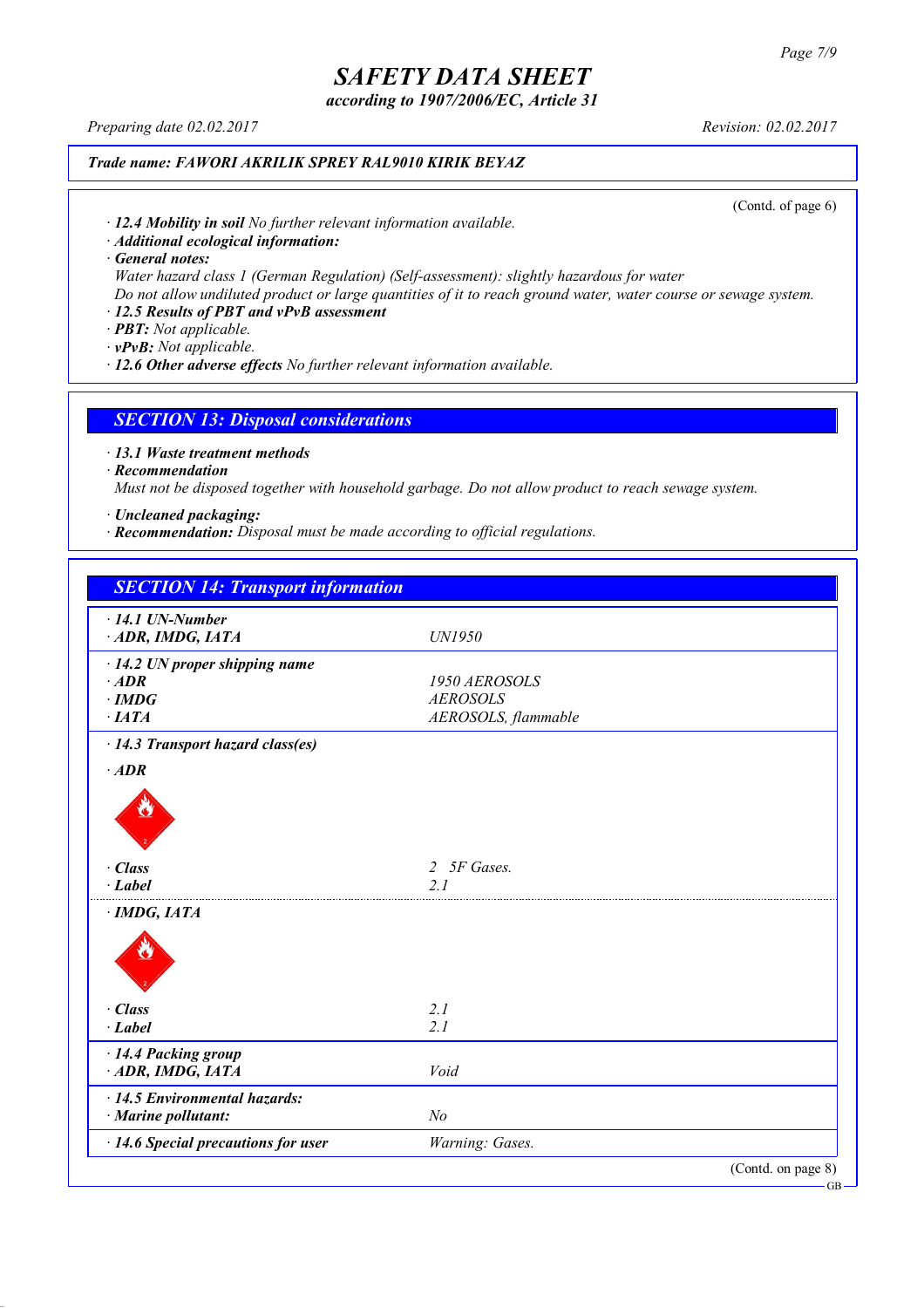*according to 1907/2006/EC, Article 31*

*Preparing date 02.02.2017 Revision: 02.02.2017*

#### *Trade name: FAWORI AKRILIK SPREY RAL9010 KIRIK BEYAZ*

(Contd. of page 7) *· Danger code (Kemler): - · EMS Number: F-D,S-U · 14.7 Transport in bulk according to Annex II of MARPOL73/78 and the IBC Code Not applicable. · Transport/Additional information: · ADR · Limited quantities (LQ) 1L · Excepted quantities (EQ) Code: E0 Not permitted as Excepted Quantity · Transport category 2 · Tunnel restriction code D · IMDG · Limited quantities (LQ) 1L · Excepted quantities (EQ) Code: E0 Not permitted as Excepted Quantity · UN "Model Regulation": UN1950, AEROSOLS, 2.1*

### *SECTION 15: Regulatory information*

*· 15.1 Safety, health and environmental regulations/legislation specific for the substance or mixture*

*· National regulations:*

*Class Share in %*

*NK 55.5*

*· 15.2 Chemical safety assessment: A Chemical Safety Assessment has not been carried out.*

### *SECTION 16: Other information*

This information is based on our present knowledge. However, this shall not constitute a guarantee for any *specific product features and shall not establish a legally valid contractual relationship.*

#### *· Relevant phrases*

*H220 Extremely flammable gas. H225 Highly flammable liquid and vapour. H226 Flammable liquid and vapour. H280 Contains gas under pressure; may explode if heated. H302 Harmful if swallowed. H304 May be fatal if swallowed and enters airways. H312 Harmful in contact with skin. H315 Causes skin irritation. H319 Causes serious eye irritation. H332 Harmful if inhaled. H336 May cause drowsiness or dizziness. H400 Very toxic to aquatic life. H410 Very toxic to aquatic life with long lasting effects. · Contact: Murat Küçükkul / TSE - Safety Data Sheet preparer certified.*

*The certificate ID and date of the document: GBF-A-0-2289 / 23.03.2016*

(Contd. on page 9)